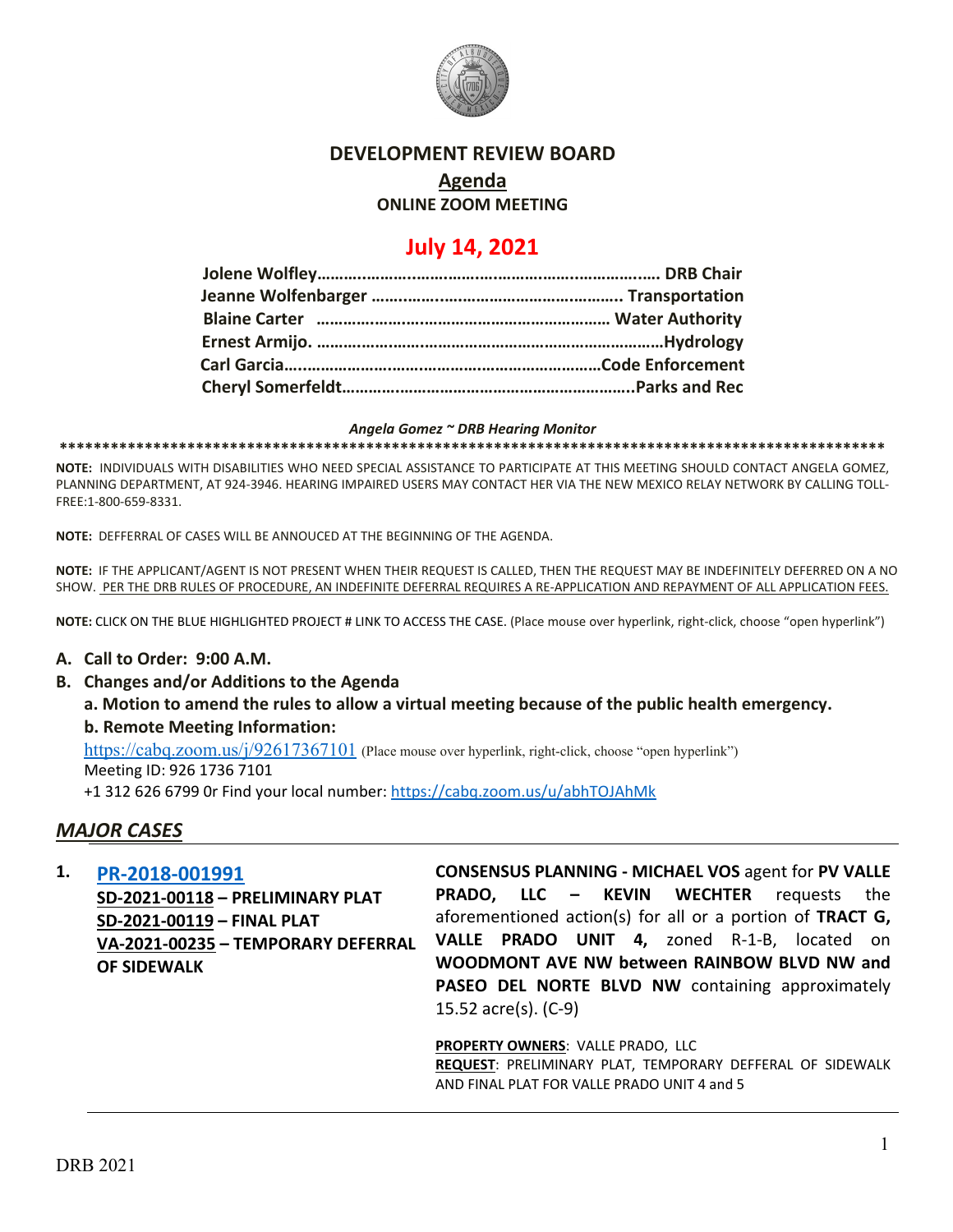## **2. [PR-2020-004138](http://data.cabq.gov/government/planning/DRB/PR-2020-004138/DRB%20Submittals/) SI-2021-00574- SITE PLAN DRB**

**JEEBS AND ZUZU LLC** agent for **MESA APARTMENTS LLC** requests the aforementioned action(s) for all or a portion of: **TRACT A-4**, **MESA DEL SOL INNOVATION PARK** zoned PC, located on **UNIVERSITY BLVD and BOBBY FOSTER RD SE** containing approximately 14.45 acre(s). (R-15 & R-16) *[Deferred from 5/19/21, 5/26/21, 6/23/21]*

**PROPERTY OWNERS**: MESA APARTMENTS LLC/MDS INVESTMENTS LLC **REQUEST**: SITE PLAN DRB FOR 318 UNIT MULTI-FAMILY COMPLEX

*\*\*APPLICANT REQUEST DEFERRAL TO JULY 28, 2021.*

| 3. | PR-2021-005411<br>SI-2021-00760 - SITE PLAN<br>SD-2021-00100 - PRELIMINARY PLAT<br>SD-2021-00101 - VACATION OF PRIVATE<br><b>EASEMENT-PNM</b><br>SD-2021-00102 - VACATION OF PRIVATE<br><b>EASEMENT-TEMP CONSTRUCTION</b><br>SD-2021-00103 - VACATION OF PRIVATE<br><b>EASEMENT-NMDOT</b> | TIERRA WEST, LLC agent for ALBUQUERQUE ANUSA, LLC -<br>CHARLES W SABADASH III requests the aforementioned<br>action(s) for all or a portion of: zoned NR-LM, located at<br>9100 PAN AMERICAN between ALAMEDA PL NE and<br><b>GLENDALE</b> containing approximately 5.2896 acre(s). (B-18)<br>[Deferred from 6/16/21, 6/30/21]<br>PROPERTY OWNERS: ALBUQUERQUE ANUSA, LLC, MELLOY BROTHERS<br><b>MOTOR LTD CO</b><br>REQUEST: SITE PLAN FOR LIGHT VEHICLE SALES AND RENTAL, MAJOR<br>PRELIMINARY PLAT, PRIVATE EASEMENT VACATIONS |
|----|-------------------------------------------------------------------------------------------------------------------------------------------------------------------------------------------------------------------------------------------------------------------------------------------|----------------------------------------------------------------------------------------------------------------------------------------------------------------------------------------------------------------------------------------------------------------------------------------------------------------------------------------------------------------------------------------------------------------------------------------------------------------------------------------------------------------------------------|
| 4. | PR-2018-001579<br>SI-2021-00304 - SITE PLAN<br>SI-2021-00305 - SITE PLAN AMENDMENT                                                                                                                                                                                                        | MODULUS ARCHITECTS INC. C/O ANGELA WILLIAMSON<br>agent for WINROCK PARTNERS LLC<br>requests the<br>aforementioned action(s) for all or a portion of: PARCEL Z<br>FINAL PLAT PARCEL Z AND TRACTS A, D, E, F-1, G & H,<br>zoned MX-H, located at 2100 LOUISIANA BLVD NW<br>INDIAN<br>SCHOOL and<br><b>between</b><br>I-40<br>containing<br>approximately 28.8654 acre(s). (J-19) [Deferred from 3/31/21,<br>4/28/21, 5/26/21, 6/23/21, 6/30/21]<br><b>PROPERTY OWNERS: WINROCK PARTNERS LLC</b>                                    |
|    |                                                                                                                                                                                                                                                                                           | REQUEST: SITE PLAN FOR NEW PARK CONCEPT TO INCLUDE<br>WATERFEATURES, 2 INTERNAL PAD SITES FOR FUTURE USERS, 2<br>BUILDINGS ALONG DILLARDS. PARK INCLUDES KIDS PLAYING AREA,<br><b>PATHS AND BRIDGES</b>                                                                                                                                                                                                                                                                                                                          |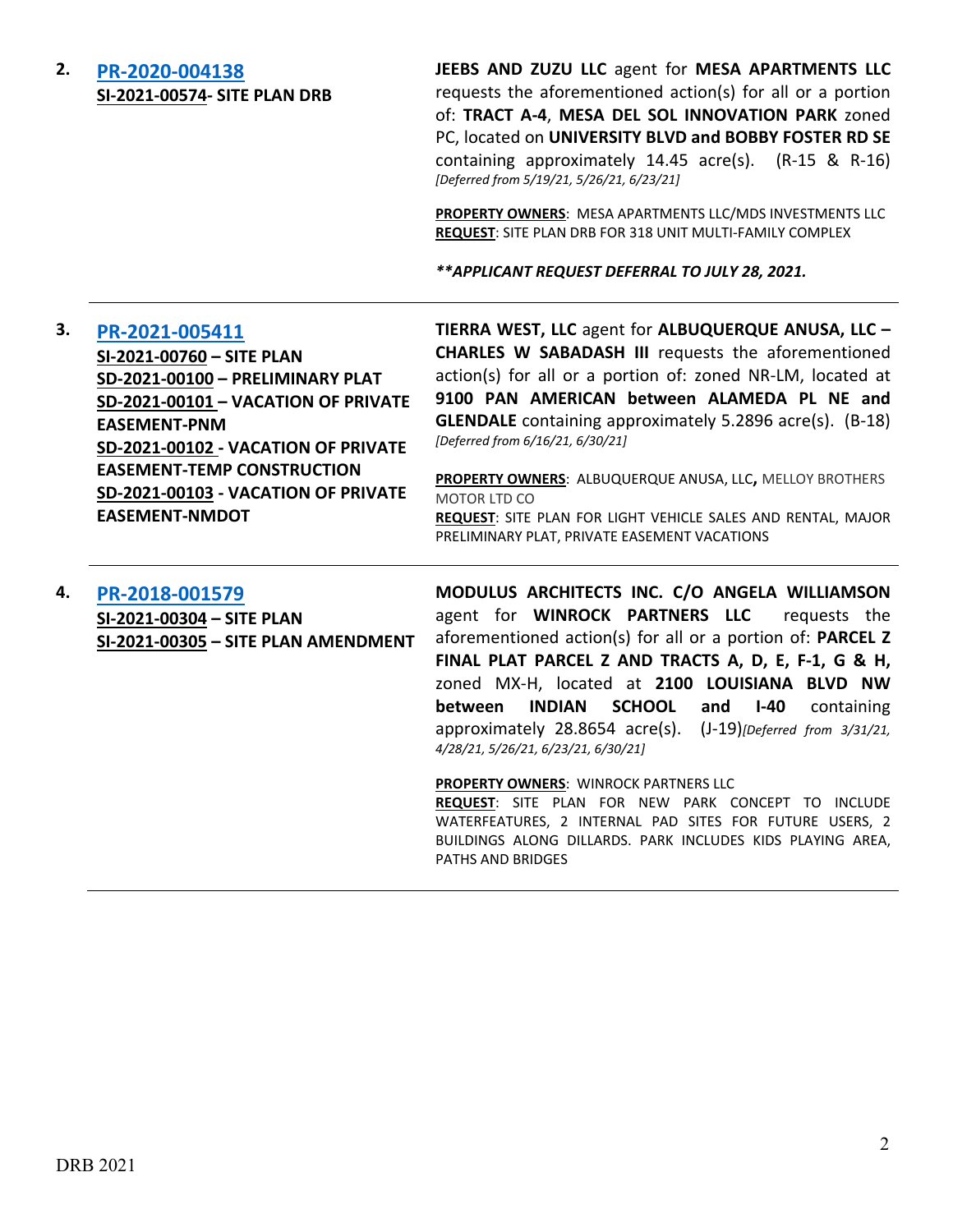## **5. [PR-2021-005508](http://data.cabq.gov/government/planning/DRB/PR-2021-005508/DRB%20Submittals/) SI-2021-00809 – SITE PLAN**

**GARCIA/KRAEMER & ASSOCIATES** agent for **JP MORGAN CHASE C/O SUNIL DUBEY** requests the aforementioned action(s) for all or a portion of: **TRACT A-1-A-1, THE PLAZA AT PASEO DEL NORTE** zoned **MX-M**, **located at 9261 COORS BLVD between PASEO DEL NORTE NW and IRVING BLVD NW** containing approximately 25.97 acre(s). (C-13) *[Deferred from 6/23/21, 6/30/21]*

**PROPERTY OWNERS**: CPP PASEO I LLC & CPP PASEO II LLC **REQUEST**: CONSTRUCTION OF A 3291 SQUARE FOOT BANK BUILDING WITH DRIVE THRU ON A 1.257 ACRE PAD SITE WITHIN AN EXISTING 25.97 ACRE SHOPPING CENTER SITE

## *MINOR CASES*

| 6. | PR-2020-004645<br>SD-2021-00135 - PRELIMINARY/FINAL<br>PLAT (Sketch Plat 3-3-21) | ARCH + PLAN LAND USE CONSULTANTS agent for<br><b>GOODMAN LAWRENCE RVT</b> requests the aforementioned<br>action(s) for all or a portion of: TRACT A, SNOW VISTA<br>INVESTORS zoned NR-C, located at 1125 SNOW VISTA SW<br>between DEVARGAS RD and BENAVIDES RD containing                                                                      |
|----|----------------------------------------------------------------------------------|------------------------------------------------------------------------------------------------------------------------------------------------------------------------------------------------------------------------------------------------------------------------------------------------------------------------------------------------|
|    |                                                                                  | approximately $10.7788$ acre(s). (M-9)<br><b>PROPERTY OWNERS: LAWRENCE GOODMAN RVT</b><br><b>REQUEST: SUBDIVIDE ONE LOT INTO 5 LOTS</b>                                                                                                                                                                                                        |
| 7. | PR-2021-005009<br>SD-2021-00091 - PRELIMINARY/FINAL<br><b>PLAT</b>               | WAYJOHN SURVEYING INC. agent(s) for BLAKES LOTA<br><b>BURGER LLC</b> request(s) the aforementioned action(s) for all<br>or a portion of PARCELS 6 THRU 10, ATRISCO BUSINESS<br>PARK zoned MX-M, located at NE Corner of COORS BLVD<br>and FORTUNA ROAD, containing approximately 1.3523<br>$\text{acre}(s)$ . $(J-10)$ [Deferred from 5/19/21] |
|    |                                                                                  | <b>PROPERTY OWNERS: BLAKE'S LOTABURGER</b><br>REQUEST: COMBINE 5 LOTS INTO ONE LOT                                                                                                                                                                                                                                                             |
| 8. | PR-2020-004640<br>(AKA: PR-2020-005571)                                          | ALLWOODS &<br><b>MONTGOMERY</b><br><b>PLAZA</b><br>for<br>agent(s)<br>MONTGOMERY PLAZA PARTNERS LLC request(s)<br>the                                                                                                                                                                                                                          |

**SD-2021-00113 – PRELIMINARY/FINAL PLAT SD-2021-00114 – VACATION OF PUBLIC EASEMENT SD-2021-00115 – VACATION OF PUBLIC EASEMENT**

**MONTGOMERY PLAZA PARTNERS LLC** request(s) the aforementioned action(s) for all or a portion of: **A, B, 1-C, ALLWOODS & MONTGOMERY PLAZA** zoned MX-M**,** located at **4595 & 4601 SAN MATEO BLVD NE between MONTGOMERY BLVD NE and SAN MATEO BLVD NE**, containing approximately 8.8 acre(s). (F-17)*[Deferred from 6/16/21, 6/30/21]*

**PROPERTY OWNERS**: MONTGOMERY PLAZA PARTNERS, LLC **REQUEST**: SUBDIVIDE EXISTING 3 TRACTS, VACATE EASEMENTS/GRANT EASEMENTS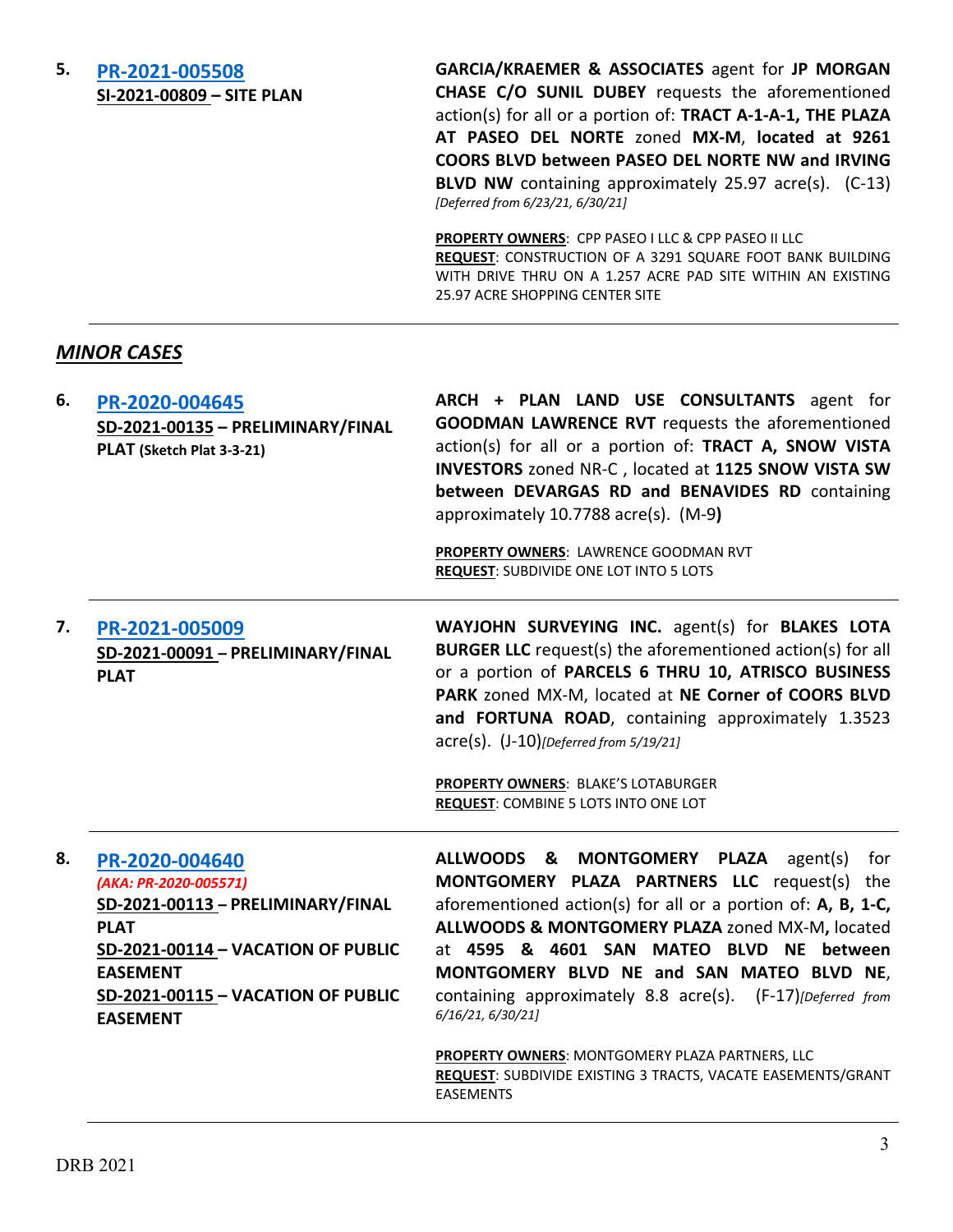| 9.                 | PR-2021-005019<br>(AKA: PR-2020-003259)<br>SD-2021-00110 - VACATION OF PUBLIC<br><b>EASEMENT</b><br>SD-2021-00109 - PRELIMINARY/FINAL<br><b>PLAT</b> | CSI - CARTESIAN SURVEY'S INC. agent for PAY AND SAVE<br>request(s) the aforementioned action(s) for all or a portion<br>of TRACT A-2, TRACT A LOTS 1-5 AND 11-17, LANDS OF<br>M.S.T & T, FURR'S PROPERTIES INC.; RIVERA PLACE, zoned<br>MX-M, located at 4701 4TH ST NW between GRIEGOS RD<br>NW and PALO DURO AVE NW, containing approximately<br>3.3677 acre(s). (F-14)[Deferred from 6/9/21, 6/16/21, 6/30/21]<br><b>PROPERTY OWNERS: PAY AND SAVE, INC</b><br>REQUEST: COMBINE 15 EXISTING PARCELS INTO ONE PROPOSED<br>TRACT, VACATE PUBLIC EASEMENT, GRANT PUBLIC EASEMENT |
|--------------------|------------------------------------------------------------------------------------------------------------------------------------------------------|----------------------------------------------------------------------------------------------------------------------------------------------------------------------------------------------------------------------------------------------------------------------------------------------------------------------------------------------------------------------------------------------------------------------------------------------------------------------------------------------------------------------------------------------------------------------------------|
| 10.                | PR-2019-004717<br>(AKA: PR-2019-003222)<br>SD-2021-00116 - PRELIMINARY/FINAL<br><b>PLAT</b>                                                          | <b>TRB HOLDINGS LLC</b> request(s) the aforementioned action(s)<br>for all or a portion of: LOTS 8-10 AND VACATED PORTION<br>OF CITY RIGHT OF WAY, BLOCK 3, PANORAMA ADDITION<br>zoned MX-M, located at 12701, 12712 & 12714 COPPER<br>AVE NE between CHELWOOD and TRAMWAY, containing<br>approximately 0.302 acre(s). (K-22)[Deferred from 6/23/21,<br>6/30/21                                                                                                                                                                                                                  |
|                    |                                                                                                                                                      | <b>PROPERTY OWNERS: TRB HOLDINGS LLC</b><br>REQUEST: RE-PLAT OF A CONSOLIDATION OF THREE LOTS WITH THE<br>SAME ZONING, AFTER VACATING A RIGHT OF WAY.                                                                                                                                                                                                                                                                                                                                                                                                                            |
| <b>SKETCH PLAT</b> |                                                                                                                                                      |                                                                                                                                                                                                                                                                                                                                                                                                                                                                                                                                                                                  |
| 11.                | PR-2021-005657<br>PS-2021-00077 - SKETCH PLAT                                                                                                        | <b>LAURA DURR</b> requests the aforementioned action(s) for all<br>or a portion of: LOTS 608, 612, 616 BLOCK 1 UNITS 7, 8, 9,<br>WINTERWOOD PARK zoned R-1, located on 608-616<br>AUTUMNWOOD PL SE containing approximately 1.54<br>acre(s). (L-23)                                                                                                                                                                                                                                                                                                                              |
|                    |                                                                                                                                                      | <b>PROPERTY OWNERS: LAURA DURR, TIM GRUBBS. LARRY &amp; NANCY</b><br><b>WILDT</b><br><b>REQUEST: 3 LOTS INTO 2 LOTS</b>                                                                                                                                                                                                                                                                                                                                                                                                                                                          |
| 12.                | PR-2020-003309<br>PS-2021-00078 - SKETCH PLAT                                                                                                        | LEONARD R. AND DEBORAH M. GARCIA requests the<br>aforementioned action(s) for all or a portion of LOT 11-C<br>BLOCK 1, SLOANS ACRES zoned R-D, located at 4224<br><b>ESTANCIA DR NW between EVERITT and MILNE containing</b><br>approximately $0.5$ acre(s). $(F-11)$                                                                                                                                                                                                                                                                                                            |
|                    |                                                                                                                                                      |                                                                                                                                                                                                                                                                                                                                                                                                                                                                                                                                                                                  |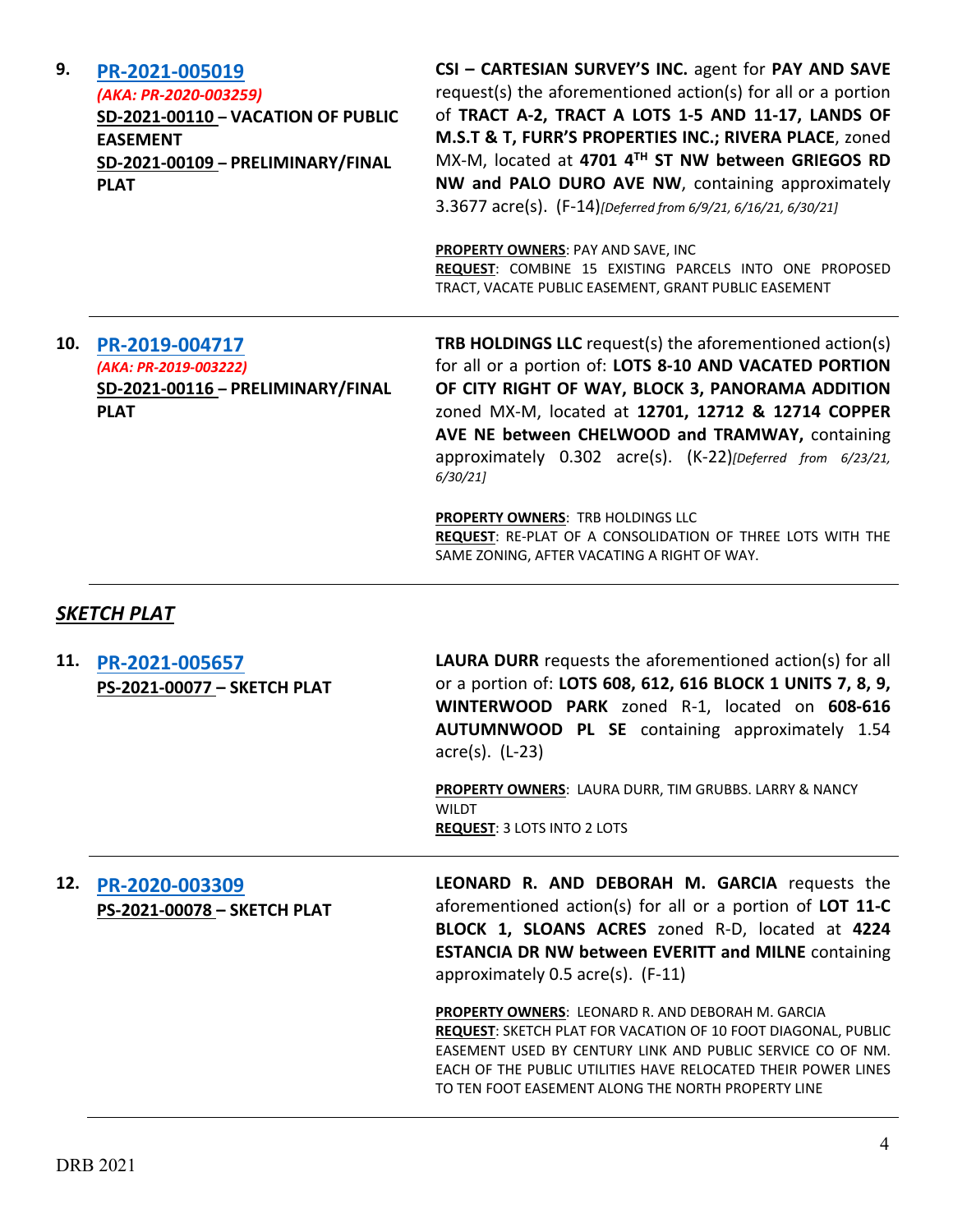| 13. | PR-2021-005711<br>PS-2021-00080 - SKETCH PLAT     | <b>TIM SOLINSKI</b> requests the aforementioned action(s) for all<br>or a portion of: LOTS 4, 5, 6 BLOCK 19A, MESA DEL NORTE<br>zoned R-1C, located between MARBLE AVE NE and<br><b>ESPANOLA ST NE</b> containing approximately 0.5044 acre(s).<br>$(J-19)$                                                                                                           |
|-----|---------------------------------------------------|-----------------------------------------------------------------------------------------------------------------------------------------------------------------------------------------------------------------------------------------------------------------------------------------------------------------------------------------------------------------------|
|     |                                                   | <b>PROPERTY OWNERS: BERNALILLO COUNTY</b><br>REQUEST: CONSOLIDATE LOTS 4 THRU 6 INTO ONE LOT, GRANT 10<br>FOOT PUE ALONG ALL SIDES OF PROPOSED LOTS                                                                                                                                                                                                                   |
| 14. | PR-2020-003400<br>PS-2021-00081 - SKETCH PLAT     | ARCH + PLAN LAND USE CONSULTANTS agent for SAMUEL<br>& ARCILIA GARCIA requests the aforementioned action(s)<br>for all or a portion of: LOT 4, DEES ADDITION zoned R-A,<br>located at 4515 SAN ISIDRO NW between AVENIDA CRISTO                                                                                                                                       |
|     |                                                   | REY and CALLE PEQUENO containing approximately 0.68<br>$\arccos(5)$ . (F-13)                                                                                                                                                                                                                                                                                          |
|     |                                                   | PROPERTY OWNERS: SAMUEL & ARCILIA GARCIA<br>REQUEST: CREATE 2 LOTS FROM ONE EXISTING LOT                                                                                                                                                                                                                                                                              |
| 15. | PR-2021-005714<br>PS-2021-00082 - SKETCH PLAT     | ARCH + PLAN LAND USE CONSULTANTS agent for MARY<br><b>ELLEN GONZALES</b> requests the aforementioned action(s)<br>for all or a portion of: LOTS 1-2 & 8-13, MONKBRIDGE<br>ADDITION zoned NR-LM, located at 4000 2ND ST NW<br>between HEADINGLY AV and MESCALERO RD containing<br>approximately $2.0711$ acre(s). (G-14)                                               |
|     |                                                   | <b>PROPERTY OWNERS: MARY ELLEN GONZALES</b><br><b>REQUEST: LOT CONSOLIDATION OF 8 LOTS INTO ONE LOT</b>                                                                                                                                                                                                                                                               |
|     | 16. PR-2021-005715<br>PS-2021-00083 - SKETCH PLAT | ARCH + PLAN LAND USE CONSULTANTS agent for JEFFEREY<br><b>SIEMBIEDA</b> requests the aforementioned action(s) for all or<br>a portion of: LOT 9, BLOCK 2, BUENA VISTA HEIGHTS zoned<br>MX-M, located at 2132 GOLD AVE SE between YALE BLVD<br>and BUENA VISTA DR containing approximately 0.16<br>$\arccos(5)$ . (K-15)<br><b>PROPERTY OWNERS: JEFFEREY SIEMBIEDA</b> |
|     |                                                   | <b>REQUEST: CREATE 2 LOTS FROM ONE EXISTING LOT</b>                                                                                                                                                                                                                                                                                                                   |